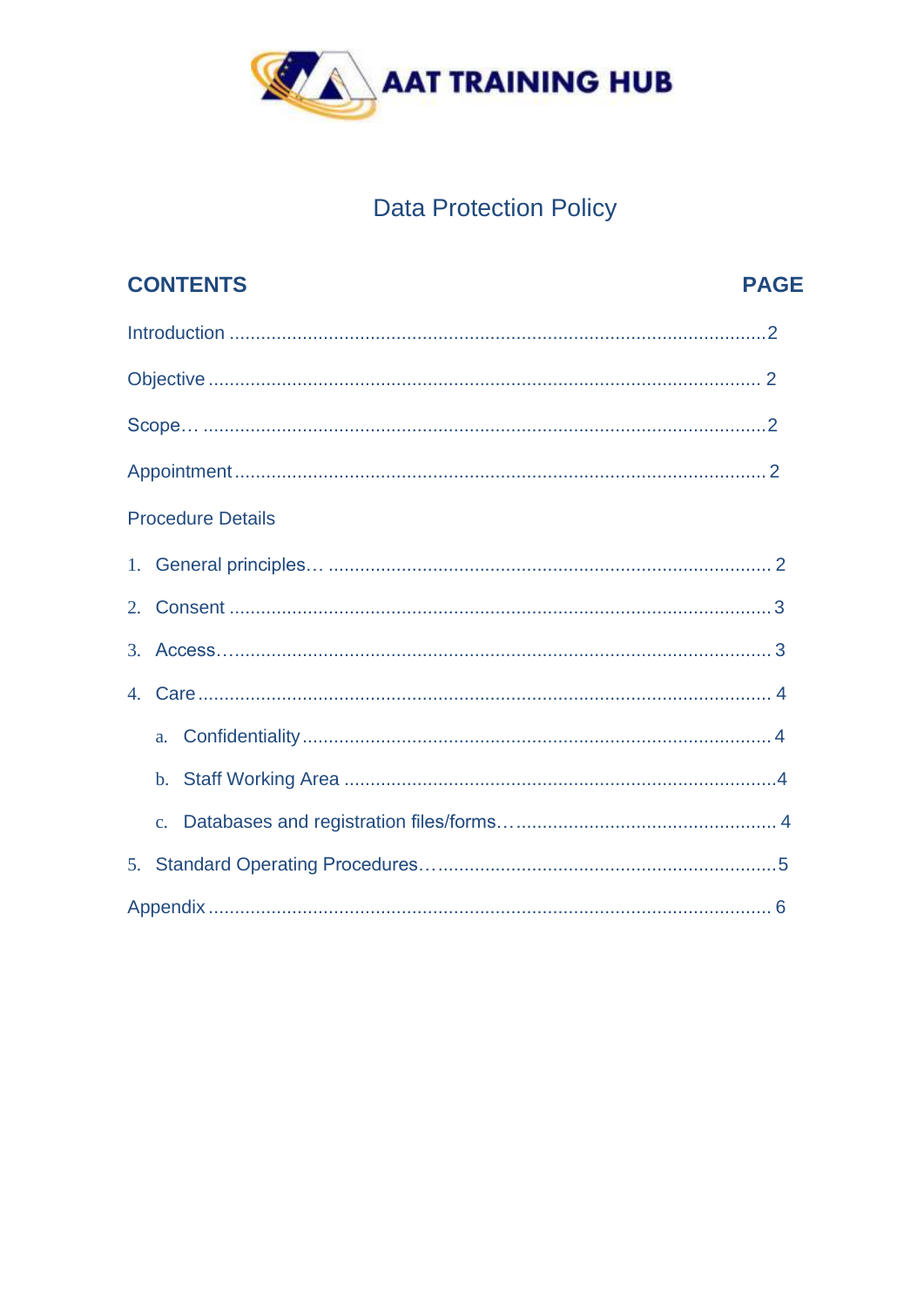

# **A. Introduction**

Personal Data Protection Act (PDPA) was passed by the Parliament in October 2012. It is a new data protection law comprises various rules governing the collection, use, disclosure and care of personal data. It recognises both the rights of individuals to protect their personal data, including rights of access and correction, and the needs of organisations to collect, use or disclose personal data for legitimate and reasonable purposes. The law safeguard consumers' personal data against misuse.

The Act includes the Do Not Call (DNC) Registry, in which the individuals are given the choice to opt out of receiving marketing phone calls, mobile text messages such as SMS and faxes from organisations.

#### **B. Objective**

To ensure that AAT Training Hub complies with the Personal Data Protection Act 2012 (PDPA) in the collection, use, disclosure, maintenance of accuracy, handling and security of personal data in a manner that recognises both the right of individuals to protect their personal data and the need of the organisation to collect, use and disclose personal data for purposes that a reasonable person would consider appropriate in the circumstances.

#### **C. Scope**

The policy defines the responsibilities of AAT Training Hub in ensuring compliance to the PDPA by executing good control and consistency in the collection, usage and disclosure of personal data.

#### **D. Appointment**

AAT Training Hub will appoint a Data Protection compliance officer to the BizFile portal

#### **E. General principles**

- 1. Responsibility: AAT Training Hub shall be responsible for personal data in its possession or under its control. "Personal data" means data, whether true or not, about an individual who can be identified from that data or from that data and other information to which the organisation has or is likely to have access.
- 2. Consent: Get consent to collect, use or disclose personal data. Written or actual consent should be sought but if not ensure at least ensure that there is deemed consent. See part C.
- 3. Use: Only use or disclose personal data use or disclose personal data about an individual for the purposes for which the data was obtained. Always ensure that use is objectively reasonable and extent of use limited to carrying out purpose.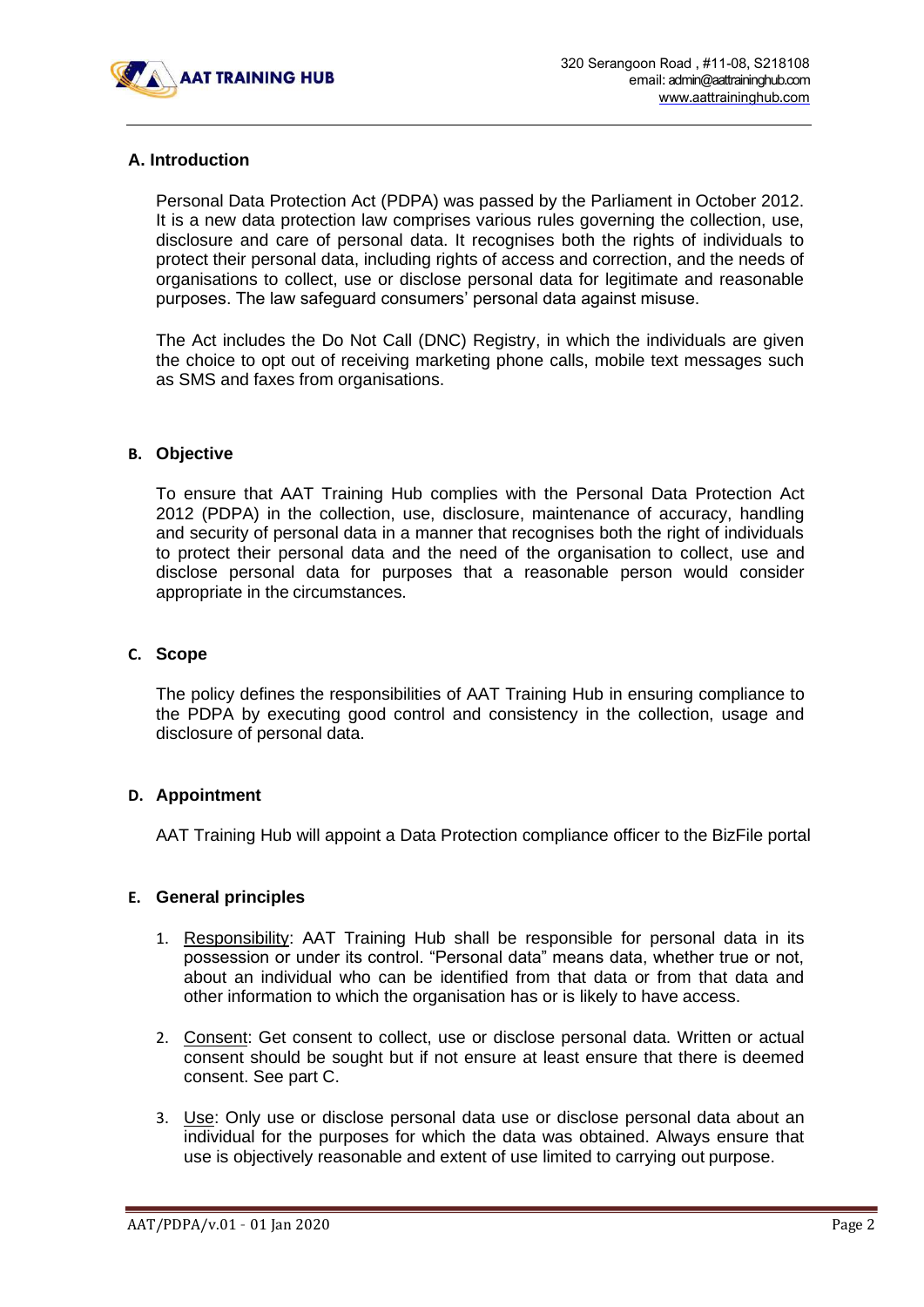

- 4. Access to personal data: Seek to ensure that the individual has reasonable (and justified access to his or her personal data) and has an opportunity to correct it. See part E.
- 5. Care of personal data: Seek to ensure that personal data accurate, properly protected, properly retained (and accessible by authorised or appropriate person/s- Managers or Course Administrators)

#### **F. Consent**

- 1. Note the general principles.
- 2. When collecting information (e.g. digital registration forms) clearly state and seek consent for the following:
	- the purpose for the collection of data collected.
	- the usage of the data collected.
	- the ways the personal data will be disclosed.
	- the contact information of a person who is able to answer on behalf of AAT Training Hub the individual's questions about the collection, use or disclosure of the personal data.
- 3. For deemed consent, ask following questions (only yes answers acceptable):
	- (a) Has the student voluntarily provided the personal data for the purpose for which it is to be used?
	- (b) It is reasonable that the individual would voluntarily provide the data?
- 4. Do note that consent can be withdrawn. If withdrawn, AAT Training Hub should inform the individual concerned of the likely consequences of withdrawing his consent, or provide alternatives in order to verify the student's ID.
- 5. For the avoidance of doubt, when the ID verification is related to a funded course by Skillsfuture Singapore, the student may be liable to pay the full amount of the course fees without any funding component by Skillsfuture Singapore.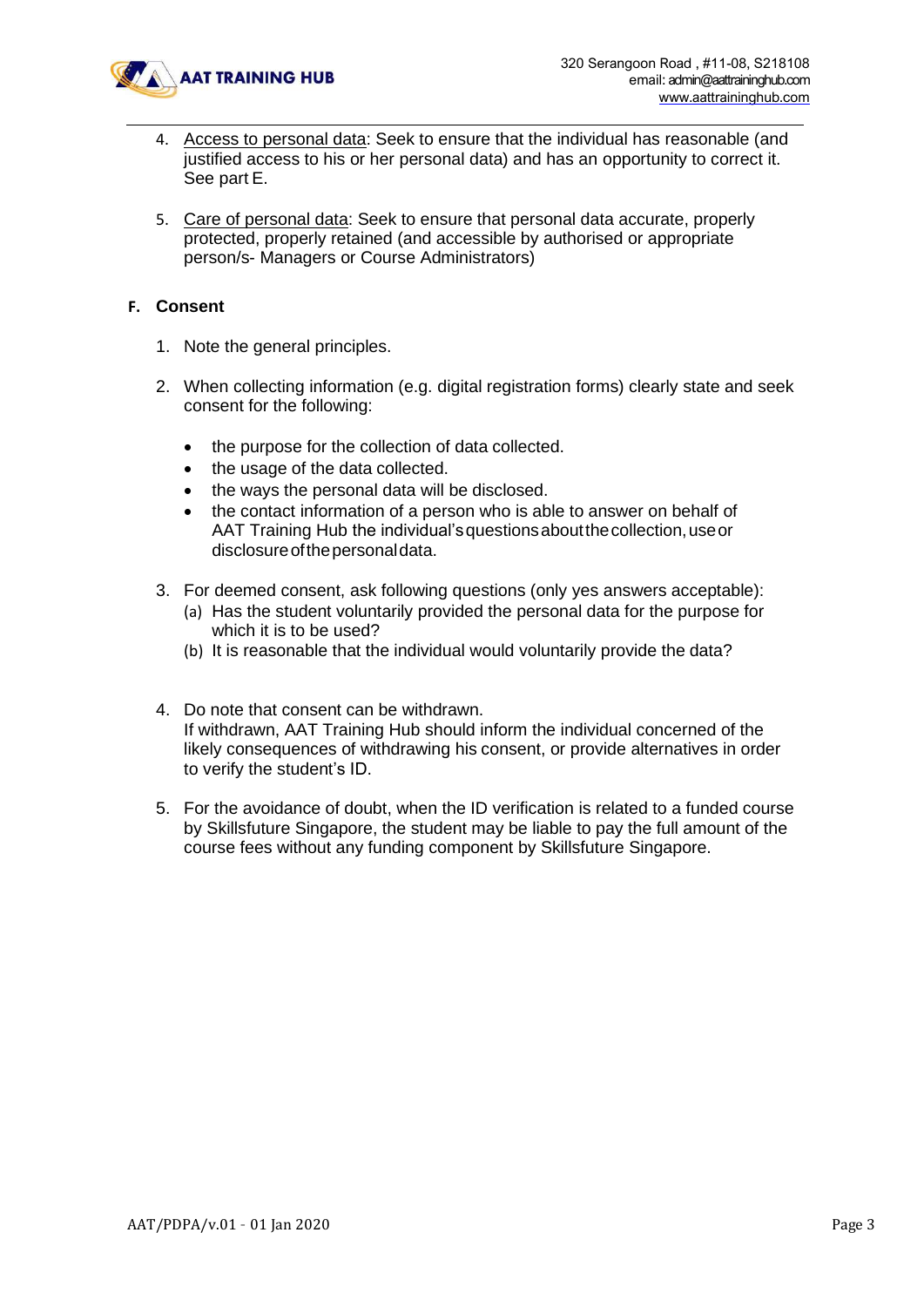

#### **G. Access**

- 1. Follow principles of denial by default.
- 2. Ensure access in only by authorized staff.
- 3. As a rule, reasonable access must be given but not if the provision of that personal data or other information, as the case may be, could reasonably be expected to —
	- (a) threaten the safety or physical or mental health of an individual other than the individual who made the request;
	- (b) cause immediate or grave harm to the safety or to the physical or mental health of the individual who made the request;
	- (c) reveal personal data about another individual, unless in order to submit for government approvals;
	- (d) reveal the identity of an individual who has provided personal data about another individual and the individual providing the personal data does not consent to the disclosure of his identity; or
	- (e) be contrary to the national interest.
- 4. Allow reasonable opportunity to rectify incorrect information. When corrected, AAT Training Hub send corrected info to any other organisation provided incorrect information within a year of correction, unless that other organisation does not need the corrected personal data for any legal or business purpose.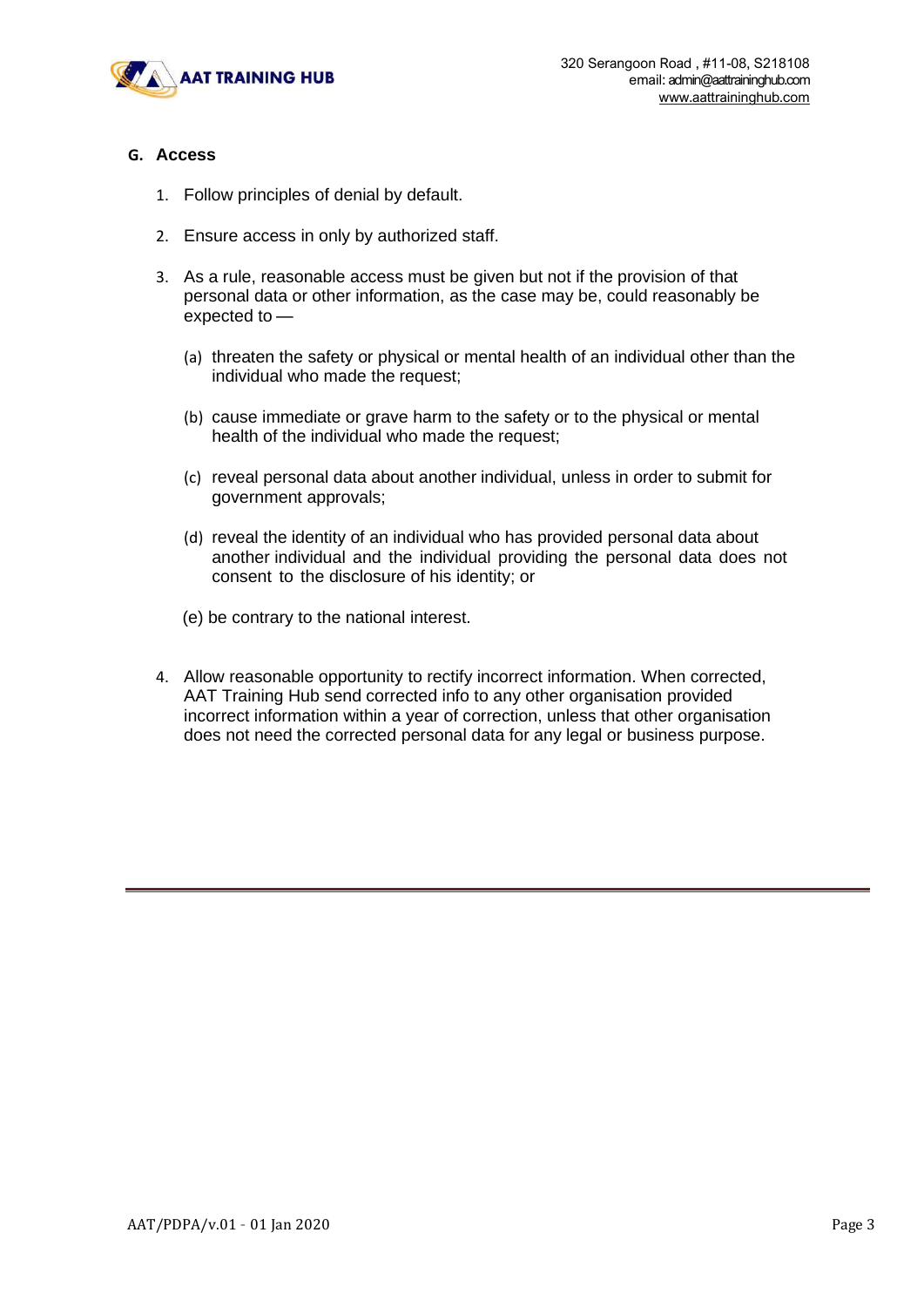

# **H. Care:**

# **Confidentiality**

AAT Training Hub will keep all personal data confidential and accessible to  $\Box$ only authorised and need-to-know personnel.

## **Staff Working Area**

- Staff working area must be secure. This includes:
- Work desks
- □ Meeting/ Discussion areas
- □ Filing cupboards
- Printers
- □ Password protected computers

Access to work areas must be through locked doors such that other staff or visitors do not have access to such areas.

#### **Databases and registration files/forms**

- $\Box$  Soft copy databases must be password protected where applicable and stored.
- $\Box$  Access to the softcopy databases is only be given to the GM of AAT.
- $\Box$  All staff is not allowed to save any copies of databases in their own computer hard drives or portable storage drives.
- □ Records of members/friends for the collection, usage and disclosure (or withdrawal of) must be informed and kept with the membership and database officer.
- $\Box$  Hardcopy registration files/forms containing personal information must be kept strictly under the ministries' care in locked cupboards.

Due care should be taken to ensure that personal data is protected, secured and accessible by the appropriate person(s). To this end, appropriate measures should be taken.

**I.** Do note the exceptions, one of which is where the collection and use of data is necessary to response to an emergency that threatens the life/health or safety of the individual or another individual. For more exceptions, discuss with the administrator.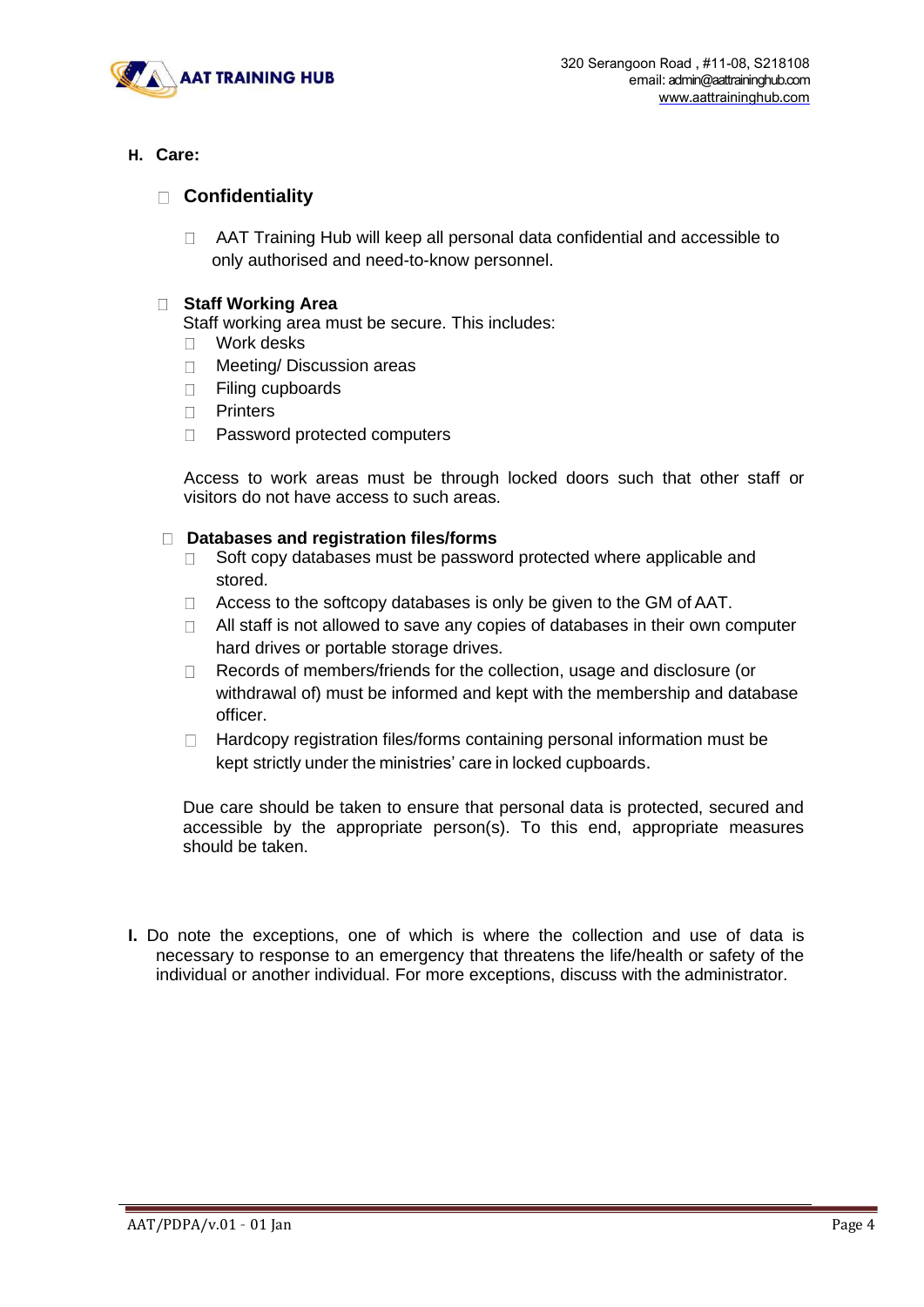

| <b>Donors</b> | Administrator                                                                                                                                                           |
|---------------|-------------------------------------------------------------------------------------------------------------------------------------------------------------------------|
|               | Standard Operating Procedures (non-exhaustive, situations outside of<br>this will be advised by the GM)                                                                 |
| <b>Donors</b> | 1. Personal data are collected for the purpose of administering grants and<br>verifying a student's particulars as required by Skillsfuture Singapore.                  |
|               | 2. All personal data is saved in our digital file. This database is password<br>protected and is known only to the staff administering the database and<br>the manager. |
|               | 3. Personal data or details are private and confidential and will not be<br>released other than that which is in accordance to a legal purpose.                         |
|               | 4. In the event that the computer holding the database is replaced the<br>hard disk of the computer will be formatted and cleaned.                                      |
|               | 5. Use and disclosure of personal data is only for the purpose that the<br>data is obtained.                                                                            |
|               | 6. AAT Training Hub does not collect/sell data from/to any data<br>intermediary or third parties.                                                                       |